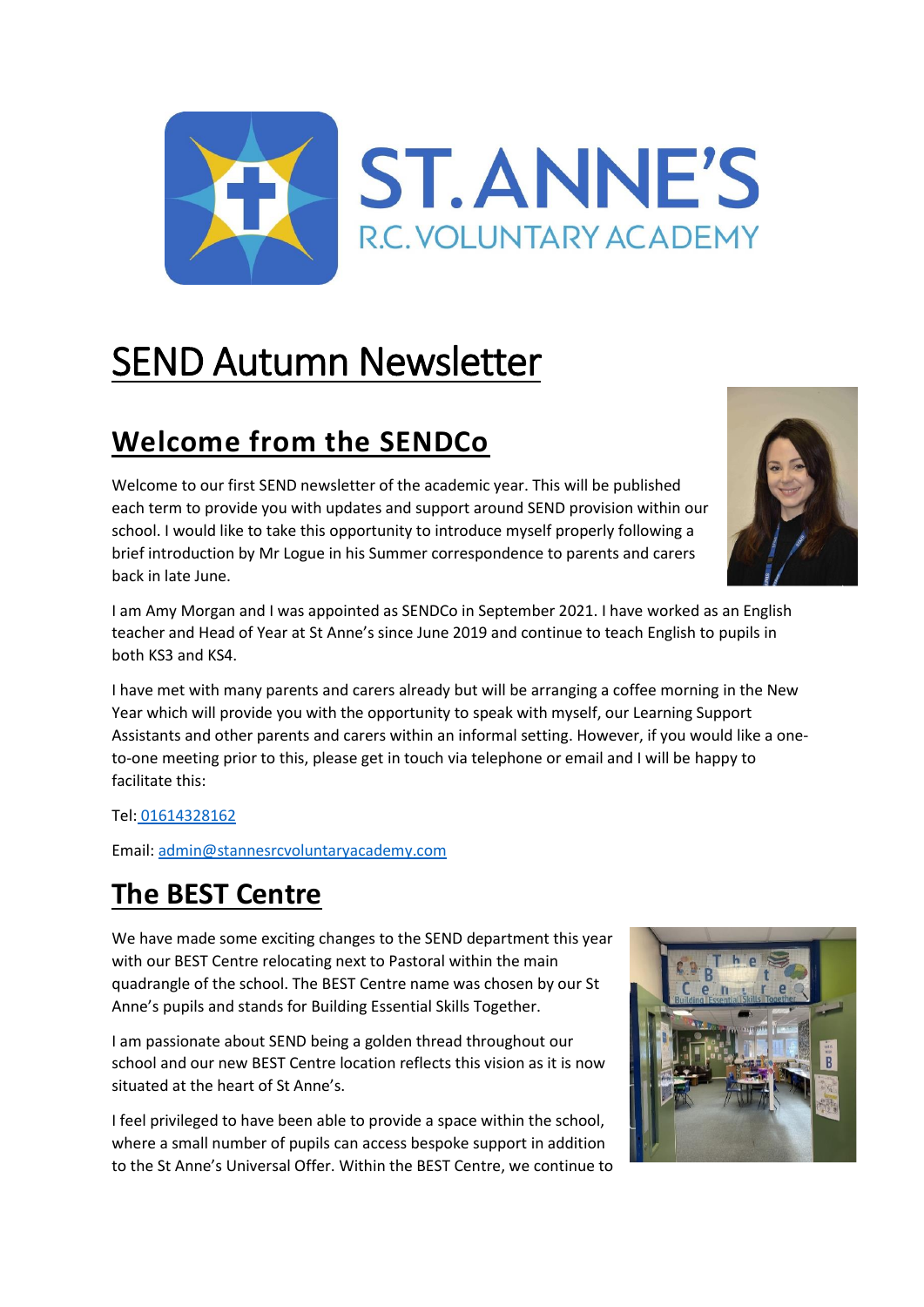promote high expectations by delivering a range of interventions to support learning across the curriculum. Again, please get in touch, if you would like further information.





### **Learning Support Assistants**

Each member of the SEND team is a Key Worker within a year group. Our LSAs provide in-class support, deliver interventions and review and update Pupil Passports to ensure they are studentcentred. Our LSAs provide teaching staff with the most up-to-date information and strategies for our SEND pupils and work collaboratively in the classroom to ensure that all pupils can access a curriculum that is broad and balanced and promotes high expectations.

We currently have two LSA vacancies advertised so that we can continue to support all of our pupils across all year groups. Our current set-up is listed below:

Miss G Niebel- Year7 and Intervention Lead

Mr T Deasy- Year 8/9

Miss K Wilson- Year 10









Mrs F Wright- Year 11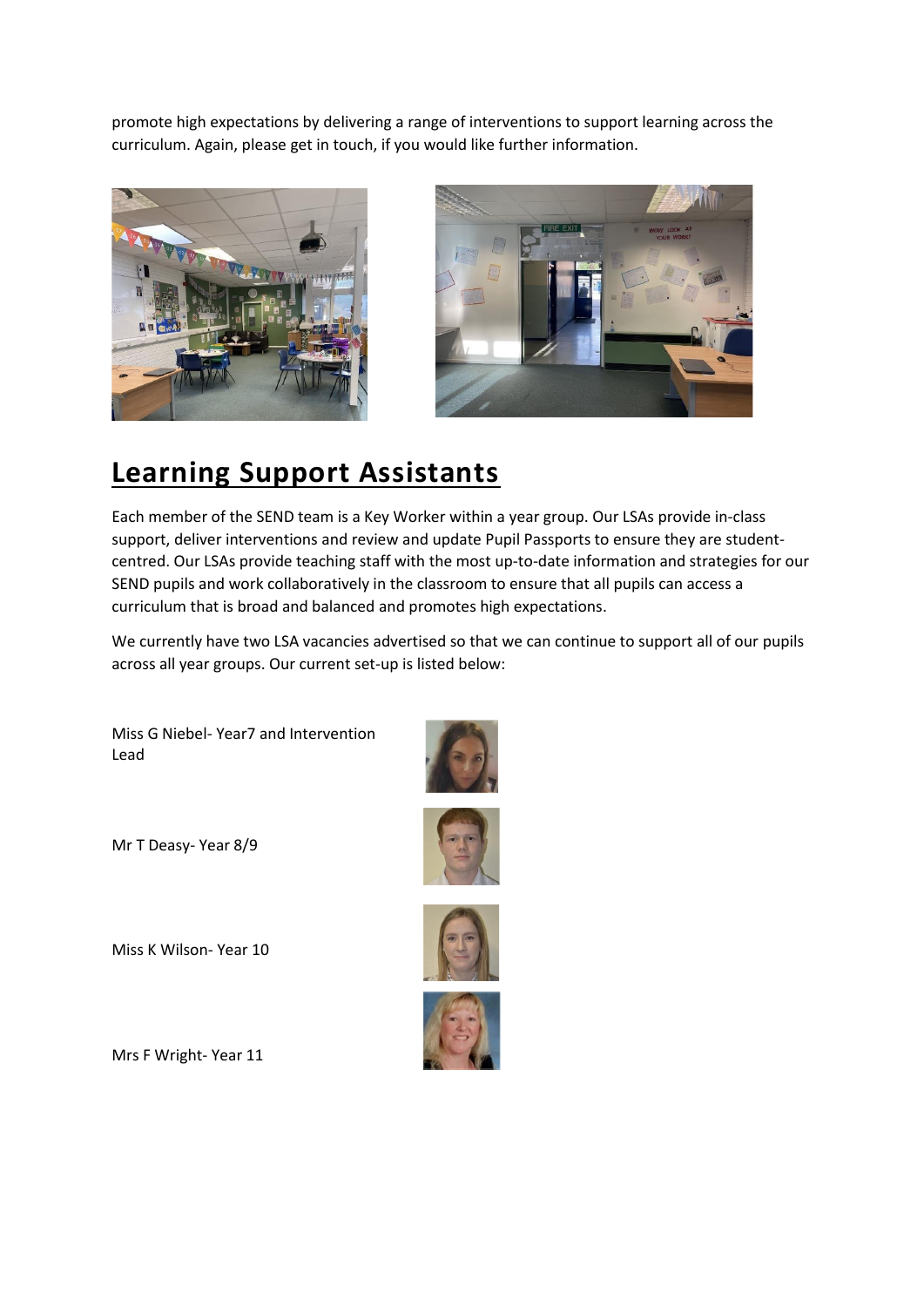# **Student Passports**

One of the ways that we support our pupils at St Anne's is by providing staff with important information about your child's needs. We collate this information into a document called a Student Passport and these are regularly updated based upon the feedback that we receive from the young person themselves and from their parents and carers.

This year, we have made important changes to our Student Passports by linking them to Class Charts, our school's behaviour system. As a result, staff can now access the Student Passports at the click of a button and can plan accordingly for their pupil's needs.

In the Spring term, we will be contacting all parents and carers to update the Student Passports. We would welcome any feedback so that we can provide the right support for your child so that they can engage fully in their education and achieve their outcomes.

### **Spotlight on… Sensory Impairments**

I recently took part in some refresher training, which was delivered by Stockport's Sensory Support Service. The SSS assist and support young people with Vision and Hearing Impairments.

We have a number of pupils at St Anne's who have Hearing or Vision Impairments. The additional work that is needed to concentrate and complete work within a bustling classroom environment can prove exhausting. Katy, who is one of our wonderful pupils in Yr11 has a Hearing Impairment and explains how this affects her and what staff do to support her:

"Sometimes I find it difficult to focus if there is background noise in the classroom, for example during group work or class discussions. This means I have to focus more and it can be tiring. Sometimes I feel different to my peers, which I don't like. In class, teachers make sure I am sat toward the front, check in with me at the start of activities to ensure I understand what I have to do and print off the work with instructions so that I can complete tasks."

# **Support for Parents/Carers**

Navigating the world of SEND can be difficult, particularly when there is a specific piece of information or package of support that you are trying to access. Within Stockport and Greater Manchester, there are a range of facilities and agencies available for young people with SEND and their families. Please find links to the Local Offers for Stockport, Manchester and Tameside below. These links can also be found within our Information Report on the St Anne's website.